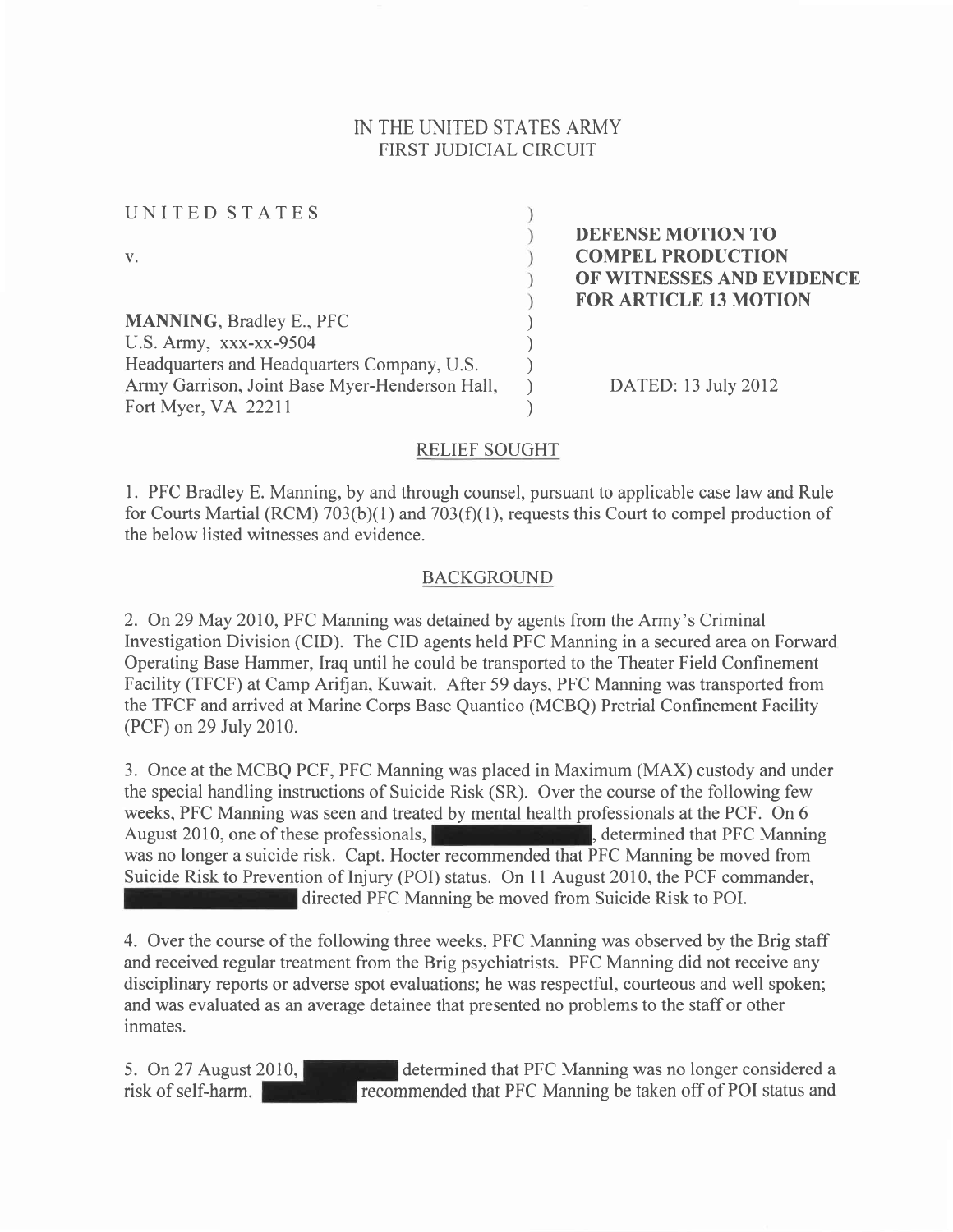that his confinement classification be changed from MAX to Medium Detention-In (MDI). The PCF Commander did not follow PCF Commander did not follow

6. Over the course of the next eight months,  $\mathbb{R}$  as well as other mental health professionals made recommendations to remove PFC Manning from POI status. Despite their consistent and repeated recommendations, PFC Manning remained in MAX and POI. On two occasions, the Brig placed PFC Manning on MAX and SR. The upgrade of PFC Manning from POI to SR was done over the recommendations of PCF mental health professionals.

<sup>7</sup>. PFC Manning filed several complaints regarding his custody status of MAX and POI. He filed a complaint directly to  $\mathbb{R}$  ; filed an RCM 305(g) request to the Special Court-Martial Convening Authority; filed an Article 138, Uniform Code of Military Justice (UCMJ) complaint; and sought to complain to All of

PFC Manning's efforts were unsuccessful.

# ARGUMENT

8. The Defense's Article 13, UCMJ, motion will be filed on27 July 2012. Although the Court does not have the benefit of the Defense's motion, the underlying facts, and the supporting documentation at this time, the Defense nonetheless requests that the Court grant the Defense's motion to compel production of these witnesses because their testimony is relevant and necessary to the motion at issue.

9. The Defense has been eminently reasonable in its request for witnesses. It has only requested that a total of seven witnesses be produced in support of its motion. Given the duration of the unlawful pretrial punishment (approximately 8 months) and the number of witnesses that the Defense could potentially have called (several dozen), the Defense finds it disingenuous that the Government would resist production of these two witnesses. Lest it remind the Government, the Government plans on calling twenty-two witnesses from the Department of State alone.

10. The Defense should be entitled to present its theory or theories of pretrial punishment in the manner of its choosing. That the Government does not agree with the theory, or the evidence presented, is of no moment. The Government can ultimately argue that the evidence is not persuasive or does not convincingly support the Defense's argument. However, that does not mean that the Defense should not be entitled to present that evidence to the Court.

<sup>1</sup><sup>I</sup>. There is an asymmetry in the military justice system, whereby the Government can call any witness that it would like in support of its motions – while the Defense must "run its witnesses" by the Government" for the Government's approval. This must, of course, ultimately rest on the good faith of the prosecutor to not willy-nilly challenge Defense witnesses in order to: a) erect unnecessary hurdles for the Defense; and b) to use the challenges to flush out the Defense's theory before its time. Here, there was no reason for the Government to oppose production of these two particular witnesses. Their testimony is facially relevant to the unlawful pretrial punishment issue. Moreover, the Defense suspects that the Government will likely call at least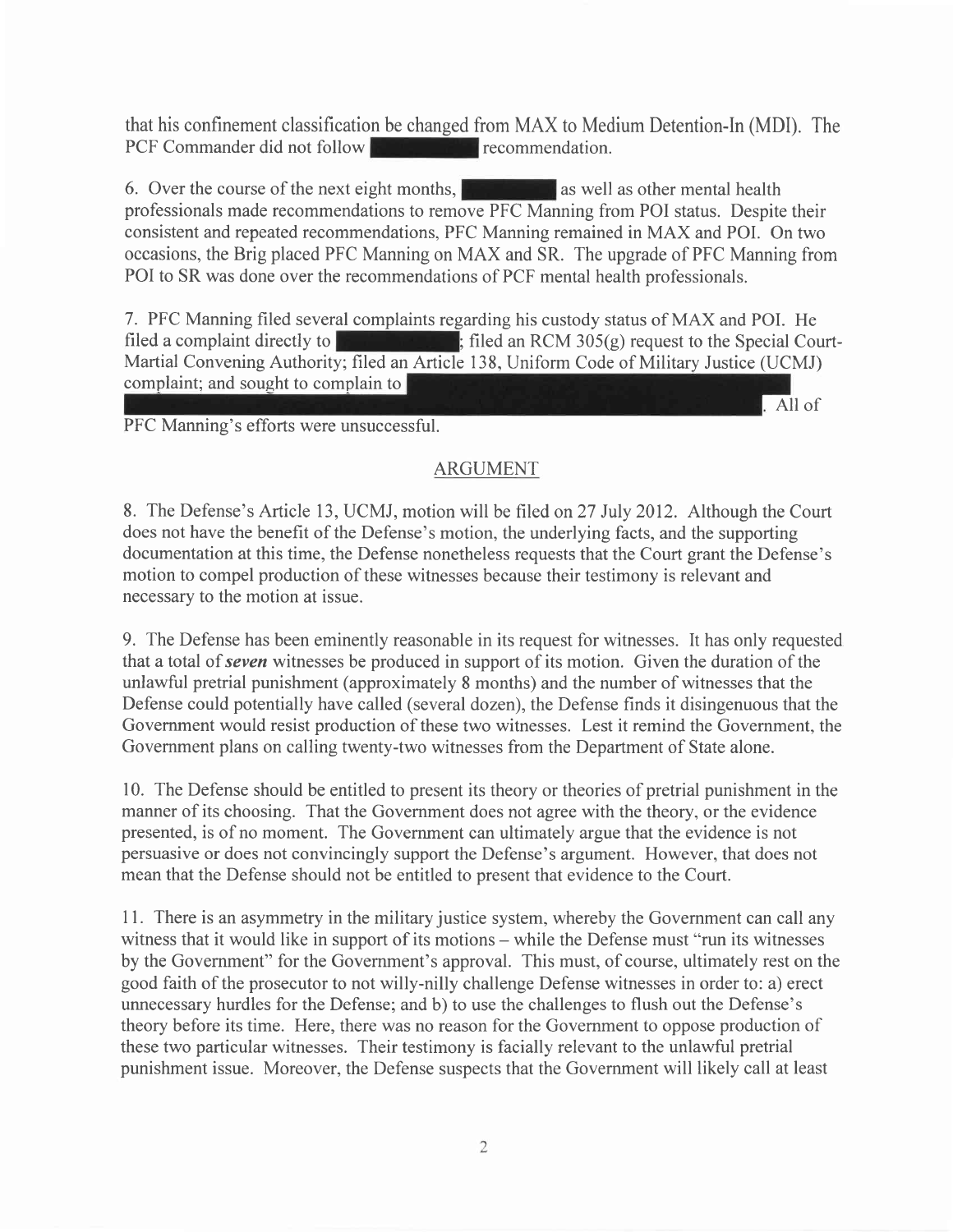double the number of witnesses that the Defense has put on its witness list to rebut allegations of unlawful pretrial punishment. The stark imbalance cannot be tolerated.

### A. The Government Must Produce All Witnesses and Evidence Relevant and Necessarv to the Defense.

12. The Defense is entitled to production of witnesses whose testimony "would be relevant and necessary" to a matter in issue. RCM  $703(b)(1)$ . In determining relevance of the witness, a court must turn to the Military Rules of Evidence. See, e.g., United States v. Breeding, 44 M.J. 345, 351 (C.A.A.F. 1996). A witness is necessary when the witness is not cumulative, and when the witness would contribute to a party's presentation of the case in some positive way on a matter in issue." United States v. Credit, 8 M.J. 190, 193 (CMA 1980); see also United States v. Williams, 3 M.J. 239 (C.M.A. 1977).



13.

**Can describe the process of PFC Manning being transferred from the** MCBQ PCF to the JRCF on 19 April 2011. She can discuss the nine days PFC Manning spent going through the normal indoctrination process. She can also discuss why, after completing the indoctrination process, PFC Manning was held in medium custody will all privileges of a normal pretrial detainee. **Figure 1.1 Conserverse f can testify regarding the JRCF's determination that PFC Manning** did not need to be held in a POI status. Finally,  $\Box$  can testify regarding PFC Manning's behavior since being held in medium custody status. Specifically, that PFC Manning has not engaged in any self-harm behavior, engaged in any assaultive behavior towards the guards, or made any attempt to escape from custody.

14. Contrary to the Government's representation to the Court, **is not being called by** the Defense to question another commander's decision at a different confinement facility. Additionally the Government wholly misses the mark when it believes  $\mathbf{I}$  is not relevant because the Defense "does not alleged that the accused's confinement at the JRCF violated Article 13." See Appellate Exhibit CXCV at 1-2.



15. "Relevant evidence" means evidence having any tendency to make the existence of any fact that is of consequence to the determination of the action more probable or less probable than it would be without the evidence. MRE 401. **The contract of the existence** is directly relevant to one aspect of the Defense's theory of why PFC Manning's confinement at the MCBQ PCF constituted unlawful pretrial punishment. The Defense will present evidence that PFC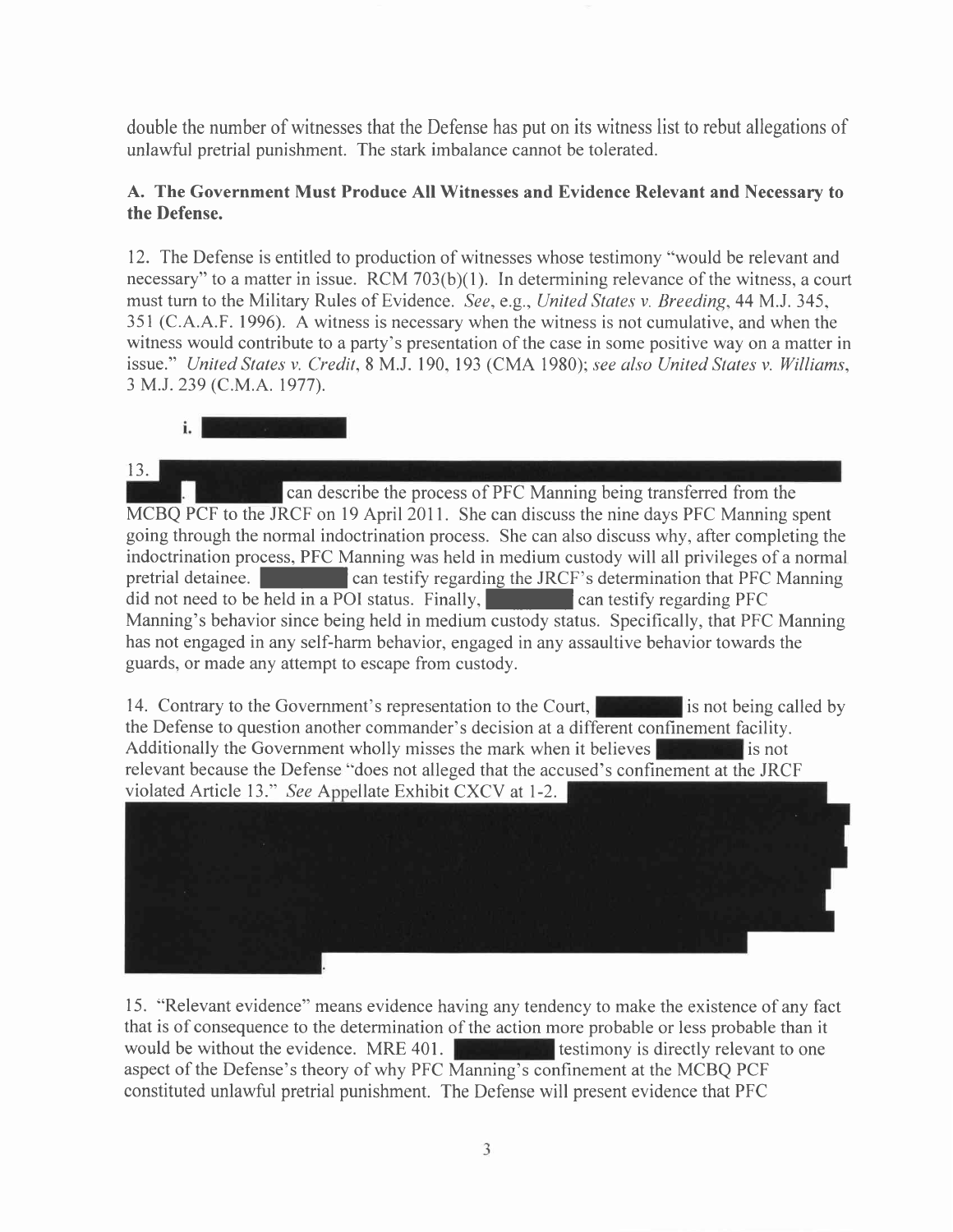### Manning's custody status at the MCBQ PCF was the result of a direct order

. Although the Defense believes subsequent reiteration of this order was witnessed by may deny giving this order, a land The

fact that PFC Manning was immediately downgraded to Medium Custody with no POI restrictions after completing his indoctrination period at the JRCF makes it more likely that his custody status while at the MCBQ PCF was not for a legitimate non-punitive basis. In other words, the fact that PFC Manning went from MAX and POI at MCBQ to Medium Custody (with no POI restrictions) at the JRCF virtually overnight is evidence that he was improperly held in MAX and POI to begin with. Courts are perrnitted to consider after-the-fact events to determine the reasonableness and legitimacy of custodial classifications. See United States v. Kinzer, 56 M.J. 739, 741 (N-M. Ct. Crim. App. 2001)("The fact that the appellant was released from special quarters the very next day after securing a pretrial agreement that limited his post-trial confinement to only three years is strong evidence that his assignment to special quarters was based primarily upon a length-of-sentence policy, and not upon other appropriate factors. Accordingly, we find that the decision to place the appellant in special quarters was based on an arbitrary policy and resulted in the imposition of conditions more rigorous than necessary to insure his presence for trial.").

and

16. The Defense does not object to the testifying by telephone. RCM 703(b)(1) (stating that the military judge may authorize any witness to testify via remote means).

ii. l

17. will testify about his communications with the U.S. Government regarding the confinement conditions of PFC Manning. He will testify that he was told that the confinement conditions were imposed on PFC Manning due to the seriousness of the offenses. He will also testify that the U.S. Government informed him that PFC Manning was not being held in "solitary confinement" but was being held in "prevention of harm watch" but would not offer any details about what harm was being prevented by such a status. He will also testify regarding his efforts to meet with PFC Manning for an unmonitored conversation. Despite his numerous requests, he will testify that he was informed that his conversation would be monitored. will testify that the U.S. Government's refusal to allow unmonitored conversations with PFC Manning violates l. as documented in an official report he prepared. Due to the U.S. Government's continued refusal to allow unmonitored conversations, **had to decline the opportunity to meet with PFC** Manning. While will also testify that he was aware, through Mr. Coombs, that PFC Manning also believed that an unmonitored meeting was not in his best interests. The reason unmonitored visits were not in PFC Manning's best interest was due to the fact that he would likely face a reprisal for anything that he said to

18. Contrary to the Government's representation to the Court, **Decline to** did not decline to meet with PFC Manning due to PFC Manning's refusal to have an unmonitored conversation. The attached report by  $\left\| \cdot \right\|$  clearly states: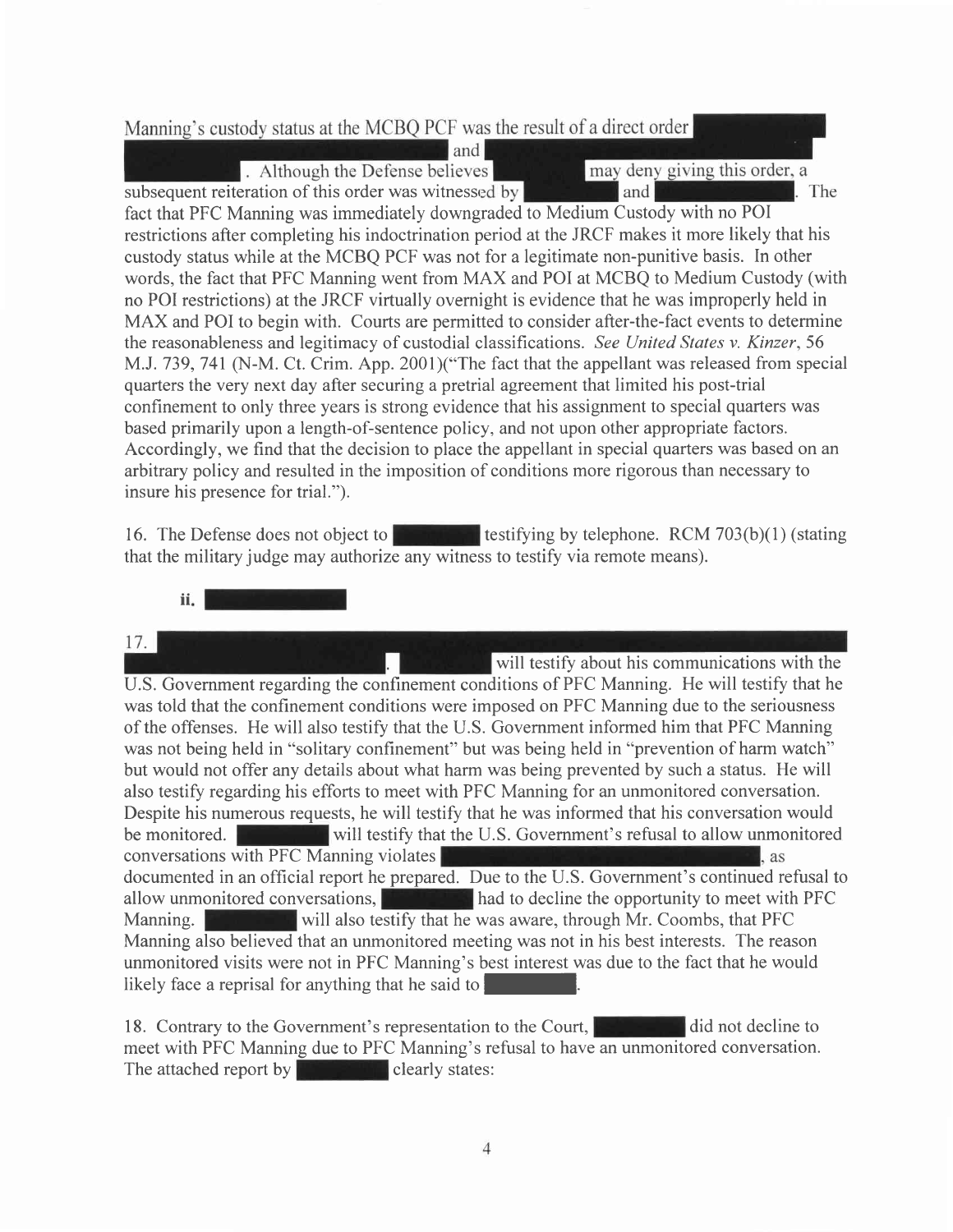The US Government authorized the visit but ascertained that it could not ensure that the conversation would not be monitored. Since a non-private conversation with an inmate would violate the terms of reference applied universally in fact-

finding by

See Attachment A (emphasis added).

19. "Relevant evidence" means evidence having any tendency to make the existence of any fact that is of consequence to the determination of the action more probable or less probable than it would be without the evidence. MRE 401. several aspects of the Defense's unlawful pretrial punishment argument. First, the Defense will use **I is a larger in testimony's to support its argument that PFC Manning was held under unduly** onerous confinement conditions owing solely to the seriousness of the charges against him. Officials told that this was the primary reason for the onerous conditions of PFC Manning's confinement. Second, the Defense will argue that the failure to allow PFC Manning to have access to **for an university of an unmonitored** visit where PFC Manning could freely discuss the conditions of his confinement in the hopes of getting some type of reprieve from them *itself* amounts to unlawful pretrial punishment. Because everyone at the MCBQ PCF was abiding by unlawful order to not remove PFC Manning from MAX or POI, there was nowhere for PFC Manning to  $\alpha$  – other than outside the chain of command – to potentially get relief. Case law has repeatedly emphasized the importance of the accused seeking out any and all forms of relief in an Article 13 claim. The failure to permit PFC Manning an unmonitored visit with the was designed to cover up from public view the wrongs that were being perpetrated at MCBQ. Extensive documentation will be introduced showing how brig rules were being deliberately read in an absurd manner (by both the Government and officials at MCBQ) in order to deny **visit.** Unit wisit. Third, will testify that the Government's refusal to allow unmonitored visits was surprising to him and was in violation of will also testify generally about his knowledge of solitary confinement being in violation of **The Languary of The Defense believes** that  $\frac{1}{\sqrt{2}}$  testimony regarding  $\frac{1}{\sqrt{2}}$  speaks to the issue of whether there was pretrial punishment and also speaks to the appropriate remedy for such punishment (i.e. conduct that is so egregious that it rises to the level of a violation of  $\mathbb{R}$ greater remedy than a simple breach, say, of brig regulations).

20. has volunteered to testify. He resides in **the contract of the state of the state of the state of the state of the state of the state of the state of the state of the state of the state of the state of the state of the** present a significant cost to the Government nor would his presence result in a delay in the proceedings.

#### ii. Requested Evidence

21. The Defense has requested that the Government produce three pieces of evidence for the Court's consideration: the issued suicide prevention smock, suicide prevention blanket, and suicide prevention mattress. RCM  $703(f)(4)(A)$ . Each piece of requested evidence can be obtained from MCBQ.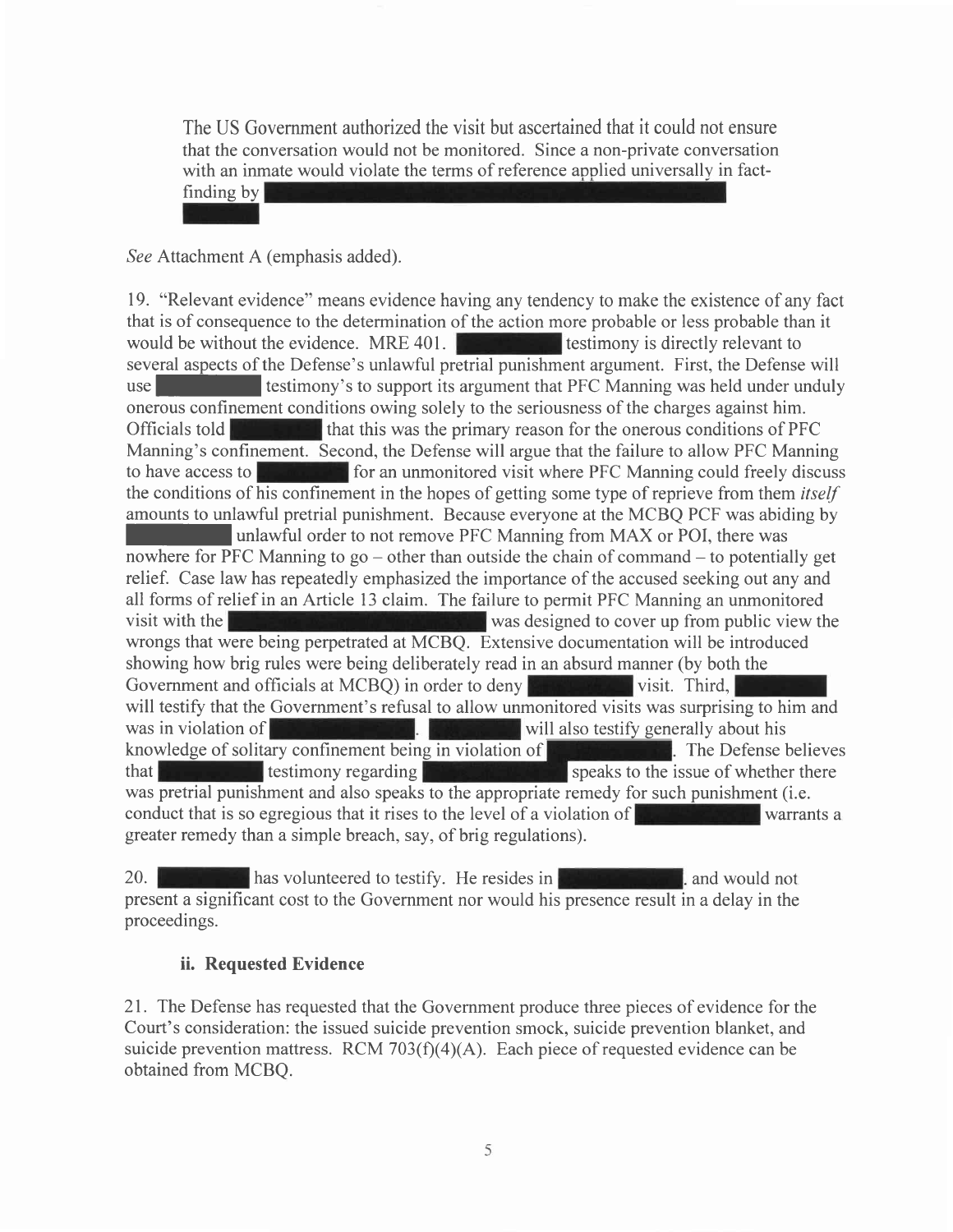22. The requested evidence is directly relevant to the defense's theory of why PFC Manning's confinement at the MCBQ PCF constituted unlawful pretrial punishment. Each piece of evidence will independently demonstrate an aspect of the onerous conditions PFC Manning was unnecessarily subjected to while at MCBQ PCF. The requested evidence will also demonstrate how PFC Manning was held under conditions more rigorous than necessary to ensure his presence for trial. PFC Manning was subjected to each of the requested evidentiary items due to the MCBQ PCF's determination to hold him either on SR or POI status from 29 July 2010 to 19 April 2011.

23. Shortly after the deciding to strip PFC Manning of all of his clothing at night on 2 March 20ll (something that the Defense submits itself amount to unlawful punishment), the MCBQ PCF decided to require PFC Manning to wear a suicide prevention article of clothing called a "smock" at night. Due to PFC Manning's size and the coarseness of the smock, he had difficulty sleeping. The suicide smock that he was required to wear was not designed for someone of his size. It is important for the Court to see the smock in relations to PFC Manning's size to assess the reasonableness of this restriction.

24. Additionally, the smock itself posed a risk of harm to PFC Manning. On one occasion, PFC Manning got trapped inside the smock. The situation is explained in an Incident Report on l3 March 2011:

Ma'am, on the above date and time while performing my duties as special quarters supervisor, I, **The contract of the state of the state of the state of the contract of the contract of the state of the contract of the contract of the contract of the contract of the contract of the contract of t** head and arms inside of his POI jump suit. I then woke up SND and told him that I need to see his face and to poke his head out. While doing what I instructed him to do, SND realized he was stuck and began to roll around, saying, "I hate this stupid thing." I then told SND to calm down and stand up and try to pull the POI jump suit over his head, but his arms were still stuck. I then called for the watch supervisor,  $\blacksquare$ , to come down to special quarters to look at the situation and get permission to open cell 191 and help SND. Upon evaluated the situation and opened cell l9l to help SND free his arrns. Once SND was situated, I then told him not to put his head and arms inside his POI jump suit again, and that if he is cold to use his second POI blanket instead. The DBS was then notified and this report was written, and the incident was recorded on camera.

See Attachment B.

25. The Brig psychiatrists did not believe the smock precaution was needed and had consistently determined that PFC Manning was not a risk of self harm. Nonetheless, the  $\mathbb{R}$ , then  $\mathbb{R}$  refused to change the decision to require PFC Manning to surrender his clothing and wear a smock at night. Her decision was not based upon a legitimate non-punitive basis, and thus constituted an additional aspect of unlawful pretrial punishment at the hands of MCBQ PCF.